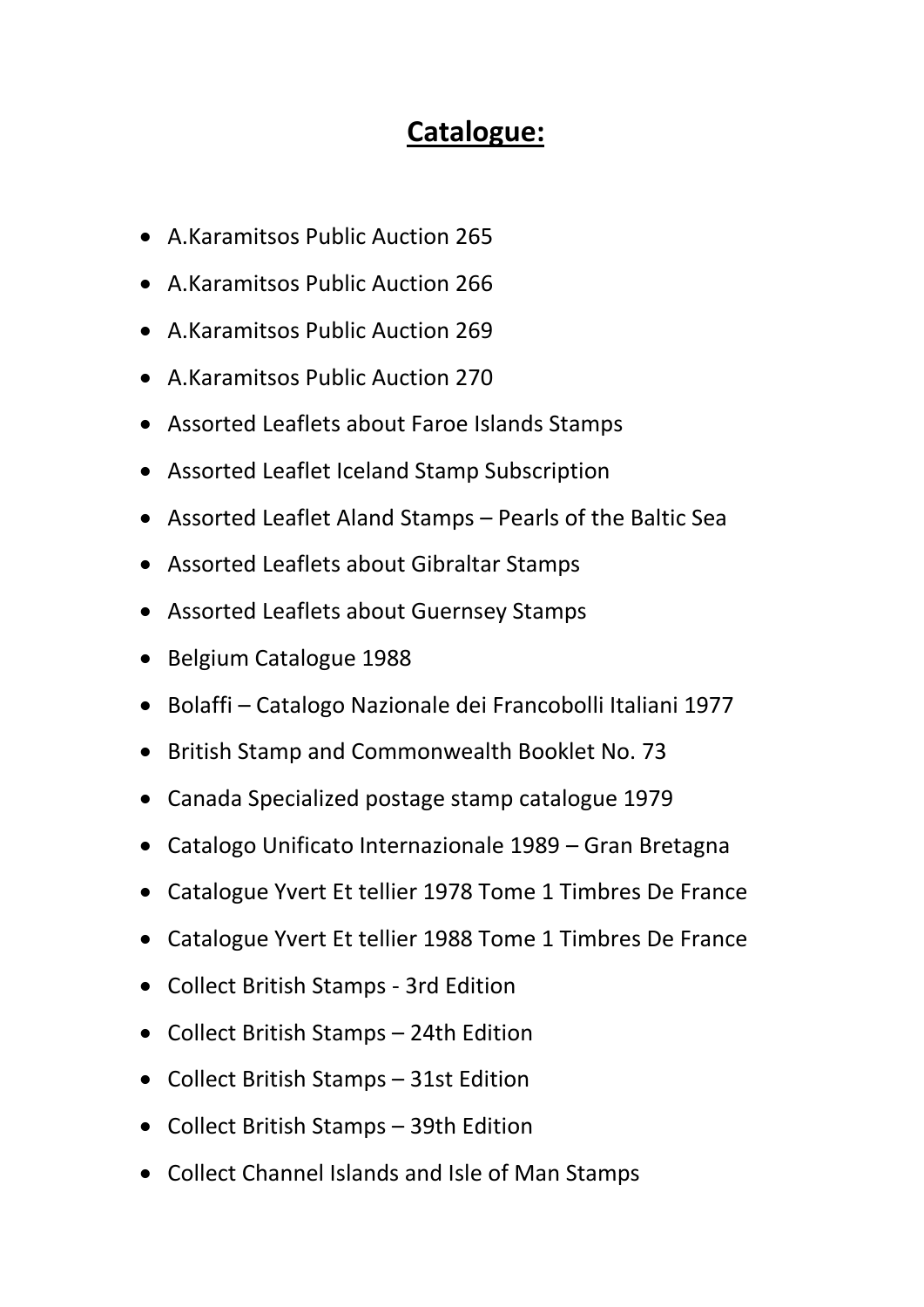- Collections of Canada Winter Edition
- Catalogue of the Faro Islands (2001)
- Discover Jersey Stamps
- Gibraltar Philatelic Bureau Issue 4 September 2012 Bulletin
- Gibraltar Philatelic Bureau Issue 5 November 2012 Bulletin
- Gibraltar Philatelic Bureau Issue 1 January 2013 Bulletin
- Gibraltar Philatelic Bureau
- Great Britain Mail Order Stamp Listing
- Greenland Collector
- Hellas 2006 Stamp Catalogue and Postal History Volume 1
- Hellas 2006 Stamp Catalogue and Postal History Volume 2
- Iceland Stamp News July November 2007
- Iceland Stamp News September November 2007
- Irish Stamps Product Catalogue
- Isle of Man Stamps News No. 118
- Isle of Man Stamps News No. 119
- Isle of Man Stamps and Coins Gift Catalogue
- Iralanda Cipro Gibilterra Malta
- JB Stamp Auctions No. 19
- JB Stamp Auctions No. 25
- JB Stamp Auctions No. 26
- JB Stamp Auctions No. 40
- JB Stamp Auctions No. 41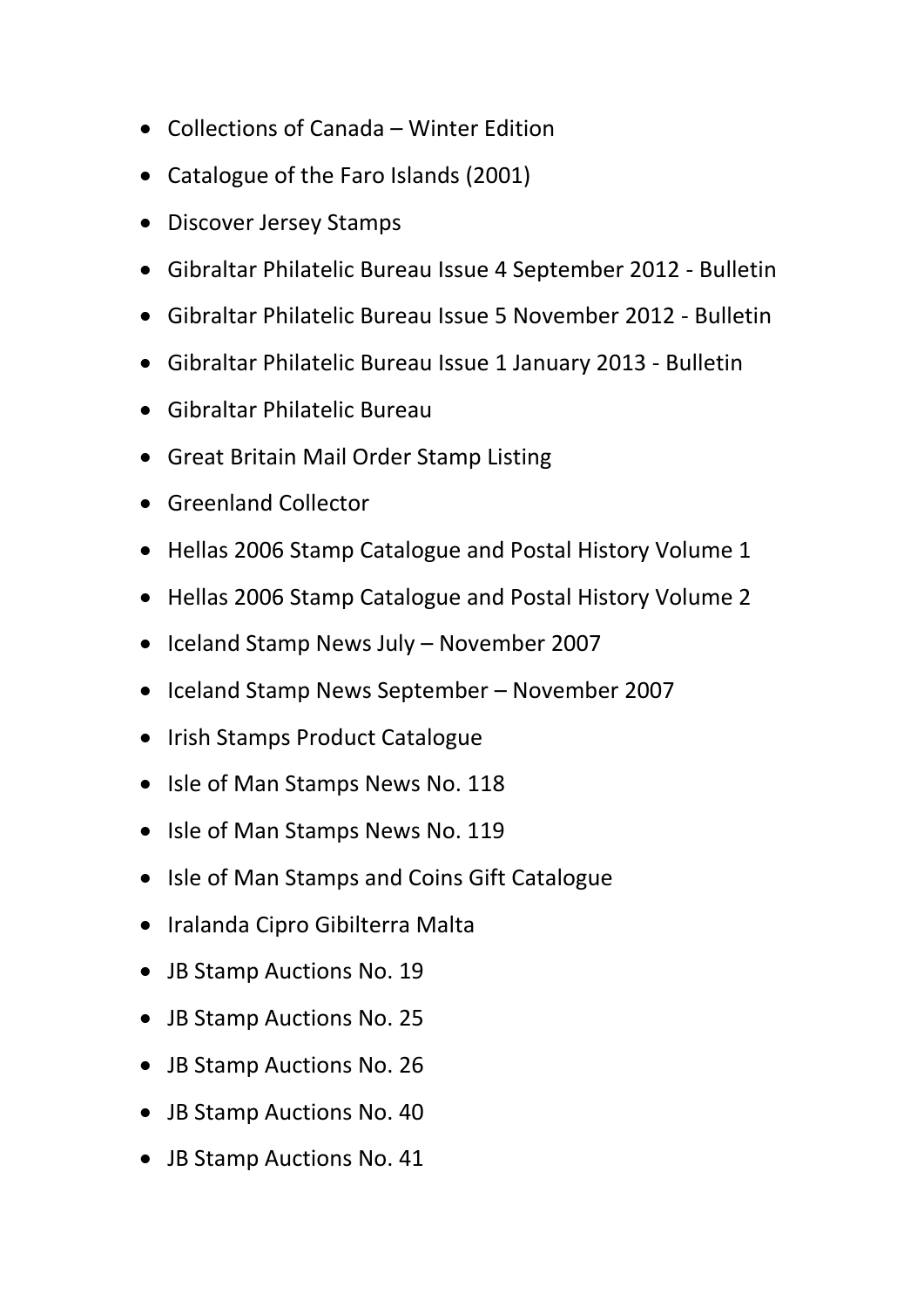- JB Stamp Auctions No. 42
- JB Stamp Auctions No. 43
- JB Stamp Auctions No. 44
- JB Stamp Auctions No. 45
- JB Stamp Auctions No. 46
- JB Stamp Auctions No. 47
- Leaflets of Great Britain Stamps
- Malta January 1985, Price List Emmanuel Said
- Official Catalgoue of Belgian Stamps 1992
- Philatelic Liechtenstein October 2007
- Philatelic Liechtenstein March 2008
- Philatelic Liechtenstein June 2008
- Philatelic Liechtenstein September 2008
- Philatelic Liechtenstein November 2008
- Philatelic Liechtenstein March 2009
- Philatelic Liechtenstein June 2009
- Philatelic Liechtenstein September 2009
- Philatelic Liechtenstein November 2009
- Philatelic Liechtenstein March 2010
- Philatelic Liechtenstein June 2010
- Philatelic Liechtenstein September 2010
- Philatelic Liechtenstein November 2010
- Philatelic Liechtenstein March 2011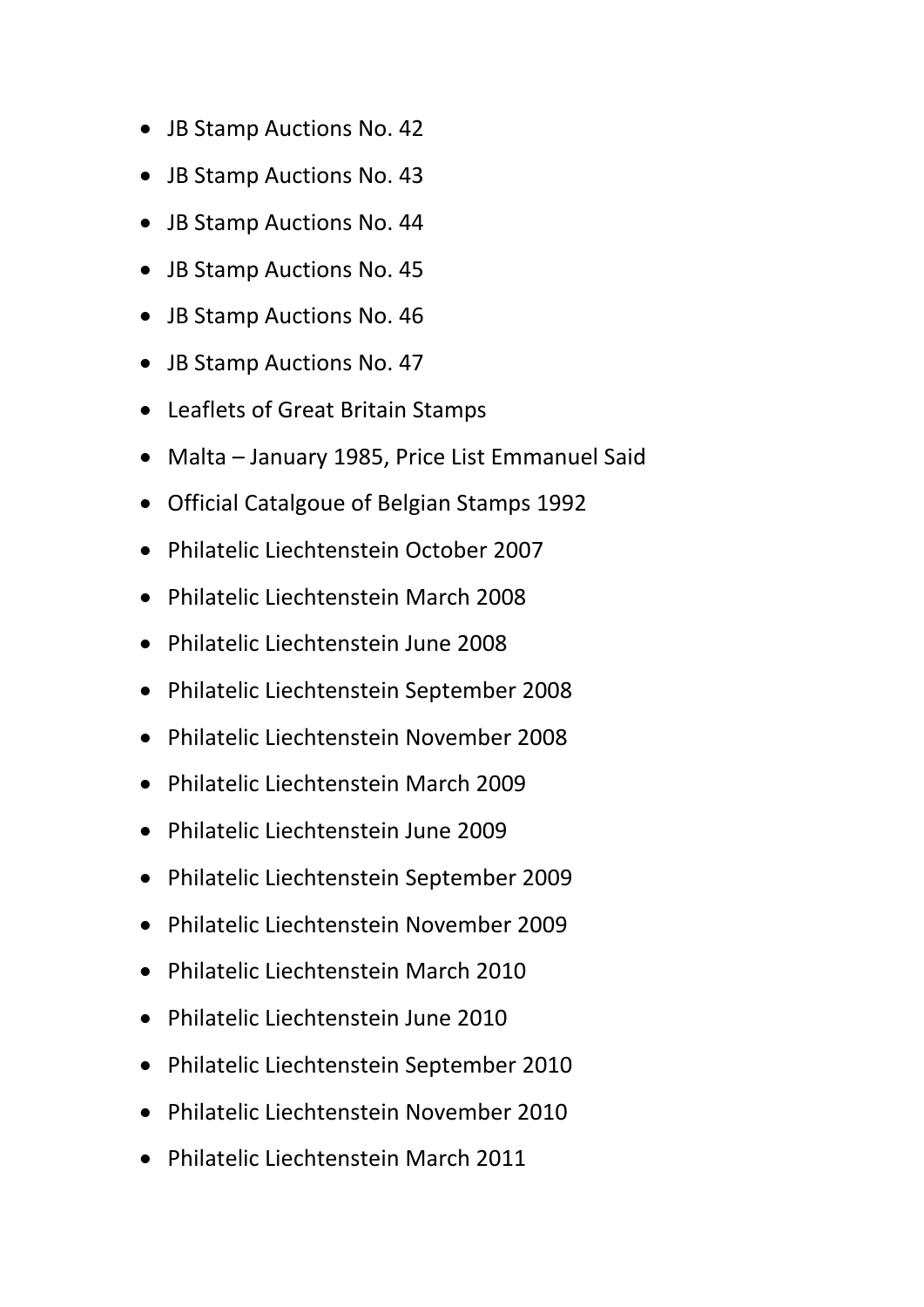- Philatelic Liechtenstein June 2011
- Philatelic Liechtenstein September 2011
- Philatelic Liechtenstein November 2011
- Philatelic Liechtenstein March 2012
- Poland Catalogue 1991/1992
- Postal Stamp Auction January 2009
- Postbid Sale No. 200
- Remarkable USA Stamps, postal history and autographs Mail Auction 93
- Royal Mail Collection 2007
- Royal Mail Preview Number 160
- Royal Mail Preview Number 166
- Royal Mail Preview Number 172
- Royal Mail Preview Number 175
- Royal Mail Preview Number 181
- Royal Mail Stamp Guide 2008
- Royal Mail Stamp Guide 2009
- Royal Mail Stamp Guide Update 2007
- Royal Mail Stamp Guide Update 2008
- Sovereign Military Order of Malta 1966 1995
- Sovereign Military Order of Malta 1996 2010
- Spanish Catalogue 1999
- Special Catalogue 1995 Holland